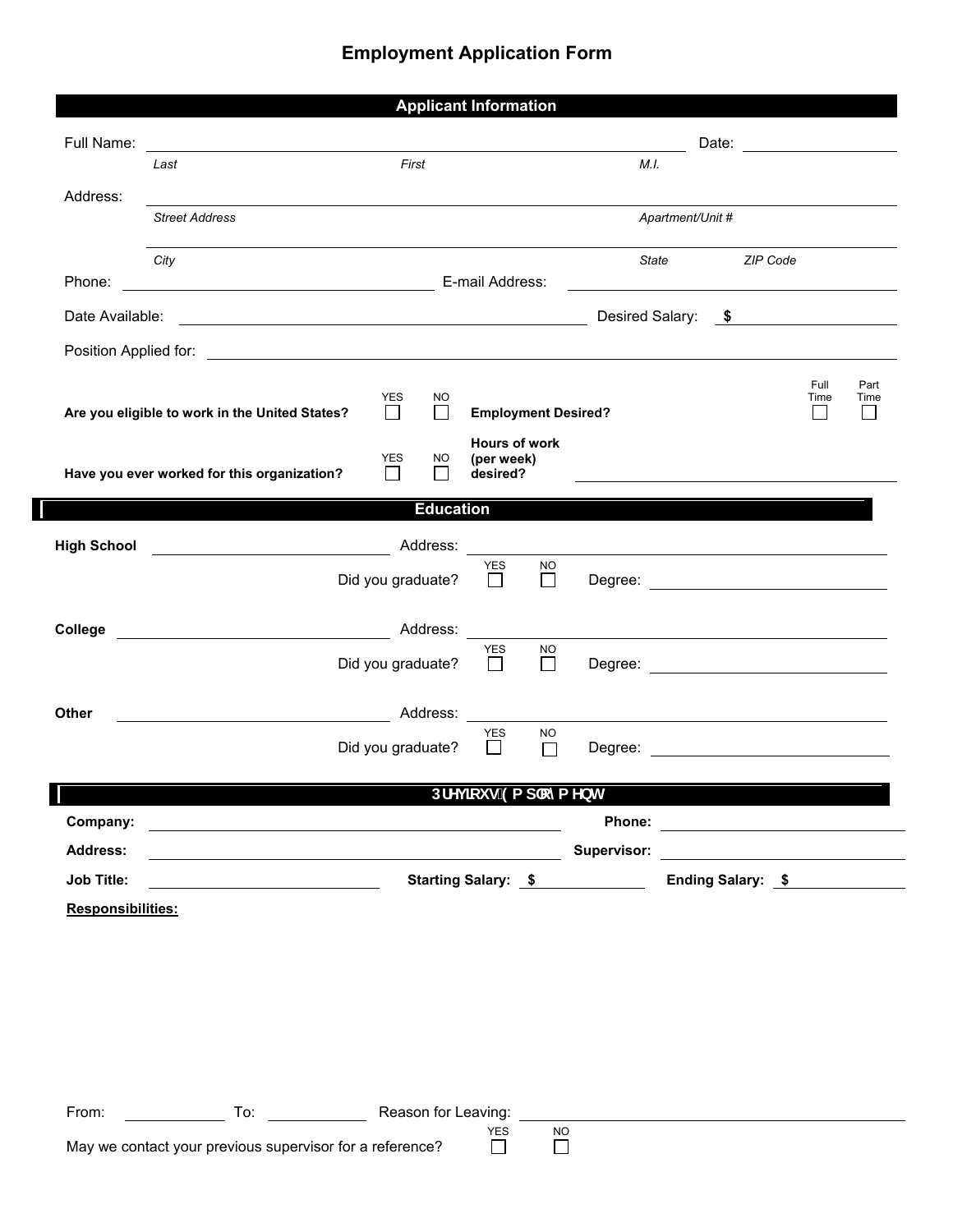| Company:                                                 | <u> 1980 - Johann Barn, mars eta bat erroman erroman erroman erroman erroman erroman erroman erroman erroman err</u>  |               |                                                                           |                      |                                                                                        |
|----------------------------------------------------------|-----------------------------------------------------------------------------------------------------------------------|---------------|---------------------------------------------------------------------------|----------------------|----------------------------------------------------------------------------------------|
| <b>Address:</b>                                          | <u> 1989 - Johann Barn, fransk politik formuler (d. 1989)</u>                                                         |               |                                                                           |                      | Supervisor: <u>www.community.community.community.community.community.community.com</u> |
| <b>Job Title:</b>                                        | Starting Salary: \$                                                                                                   |               |                                                                           |                      | Ending Salary: \$                                                                      |
| <b>Responsibilities:</b>                                 |                                                                                                                       |               |                                                                           |                      |                                                                                        |
|                                                          |                                                                                                                       |               |                                                                           |                      |                                                                                        |
|                                                          |                                                                                                                       |               |                                                                           |                      |                                                                                        |
|                                                          |                                                                                                                       |               |                                                                           |                      |                                                                                        |
|                                                          |                                                                                                                       |               |                                                                           |                      |                                                                                        |
|                                                          |                                                                                                                       |               |                                                                           |                      |                                                                                        |
|                                                          | From: To: To: Reason for Leaving: To: Reason for Leaving: To: Promotion Contract of Reason for Leaving:               |               |                                                                           |                      |                                                                                        |
| May we contact your previous supervisor for a reference? | YES<br>$\perp$                                                                                                        | NO.<br>$\Box$ |                                                                           |                      |                                                                                        |
|                                                          |                                                                                                                       |               |                                                                           |                      |                                                                                        |
| Company:                                                 | <u> 1989 - Johann Harry Harry Harry Harry Harry Harry Harry Harry Harry Harry Harry Harry Harry Harry Harry Harry</u> |               |                                                                           |                      |                                                                                        |
| <b>Address:</b>                                          |                                                                                                                       |               |                                                                           |                      |                                                                                        |
| <b>Job Title:</b>                                        | Starting Salary: \$                                                                                                   |               |                                                                           |                      | Ending Salary: \$                                                                      |
| Responsibilities:                                        |                                                                                                                       |               |                                                                           |                      |                                                                                        |
|                                                          |                                                                                                                       |               |                                                                           |                      |                                                                                        |
|                                                          |                                                                                                                       |               |                                                                           |                      |                                                                                        |
|                                                          |                                                                                                                       |               |                                                                           |                      |                                                                                        |
|                                                          |                                                                                                                       |               |                                                                           |                      |                                                                                        |
|                                                          |                                                                                                                       |               |                                                                           |                      |                                                                                        |
| From:<br>$\overline{\phantom{a}}$ To:                    |                                                                                                                       |               |                                                                           |                      |                                                                                        |
|                                                          | Reason for Leaving:<br><b>YES</b>                                                                                     | NO.           |                                                                           |                      |                                                                                        |
| May we contact your previous supervisor for a reference? |                                                                                                                       |               |                                                                           |                      |                                                                                        |
|                                                          |                                                                                                                       |               |                                                                           |                      |                                                                                        |
|                                                          | <b>Military Service</b>                                                                                               |               |                                                                           |                      |                                                                                        |
|                                                          |                                                                                                                       |               |                                                                           |                      |                                                                                        |
|                                                          |                                                                                                                       |               | From: $\frac{1}{\sqrt{1-\frac{1}{2}}\cdot\frac{1}{\sqrt{1-\frac{1}{2}}}}$ |                      | To: $\qquad \qquad$                                                                    |
| Rank at Discharge:                                       |                                                                                                                       |               | Are you currently in<br>the Armed Forces?                                 | <b>YES</b><br>$\Box$ | <b>NO</b><br>$\Box$                                                                    |
|                                                          |                                                                                                                       |               |                                                                           |                      |                                                                                        |